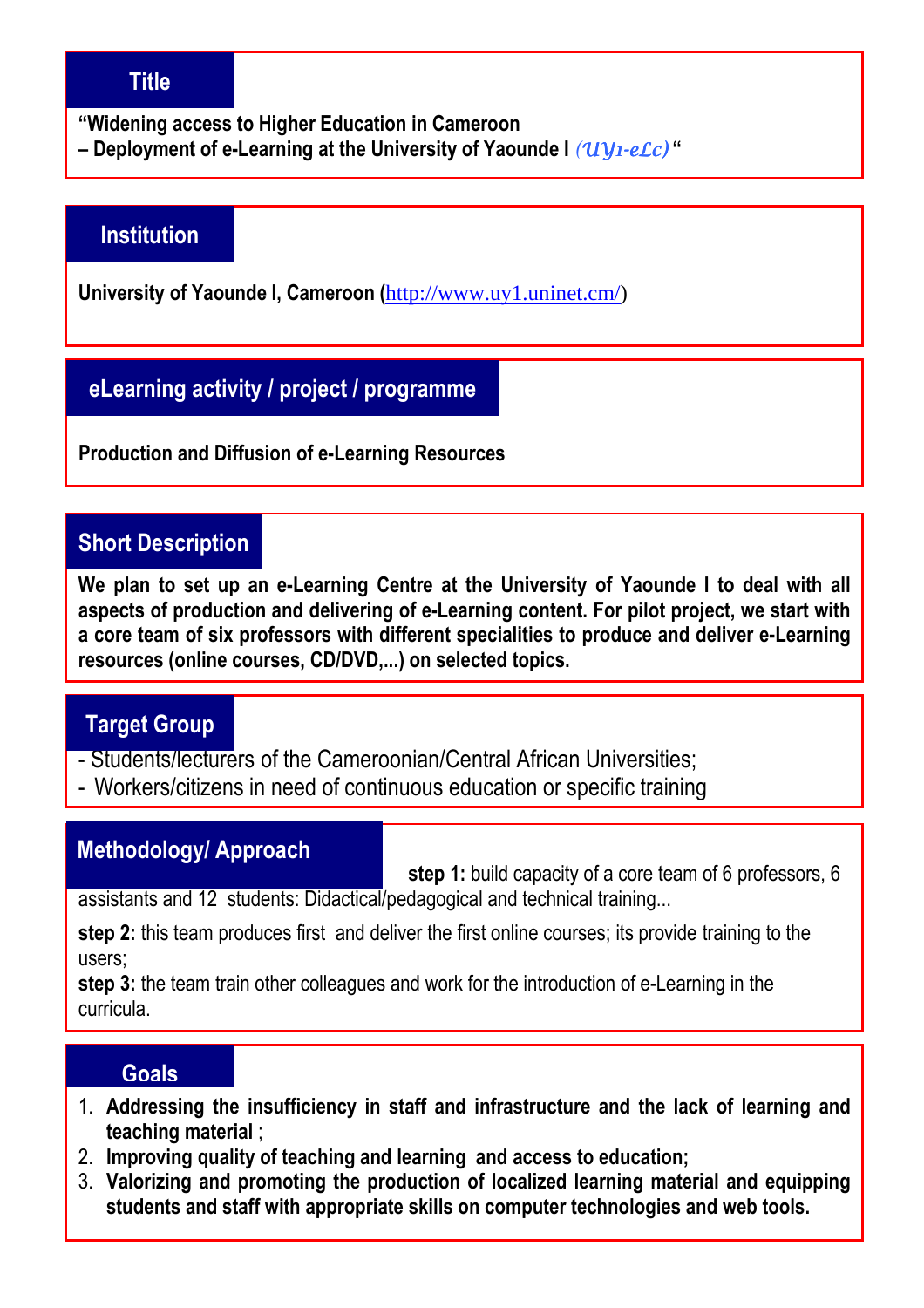#### **Main strengths**

Core team of highly qualified university professors, former Alexander von Humboldt fellows, highly motivated with good skills in the use of ICT; Strong support of the authorities of the universities and particularly the Director of the ICT Centre; The bilingualism of the country (French and English); Strong support of the UNU/EHS Bonn; the Universities of Essen and Kassel

# **Main challenges**

- Capacity building of the university staff and students;
- Implementation of changes in the curriculum and in the organization of the university;
- Bring/help teachers and learners to develop new attitudes;
- Financial resources;
- Sustainability

## **Partners**

- United Nations University Contact: Dr. Virginie Aimard
- University of Kassel Contact: Prof. Wolfram Koepf
- University of Duisburg-Essen Contact: Prof. Ulf-Daniel Ehlers
- Montgomery County Public Schools Office of Organizational Development Contact: Mr Yakoubou Ousmanou

# **Potential partners:**

• University of Bochum – Elearning Unit of the Rectorate (RUbEL) Contact: Mr Holger Hansen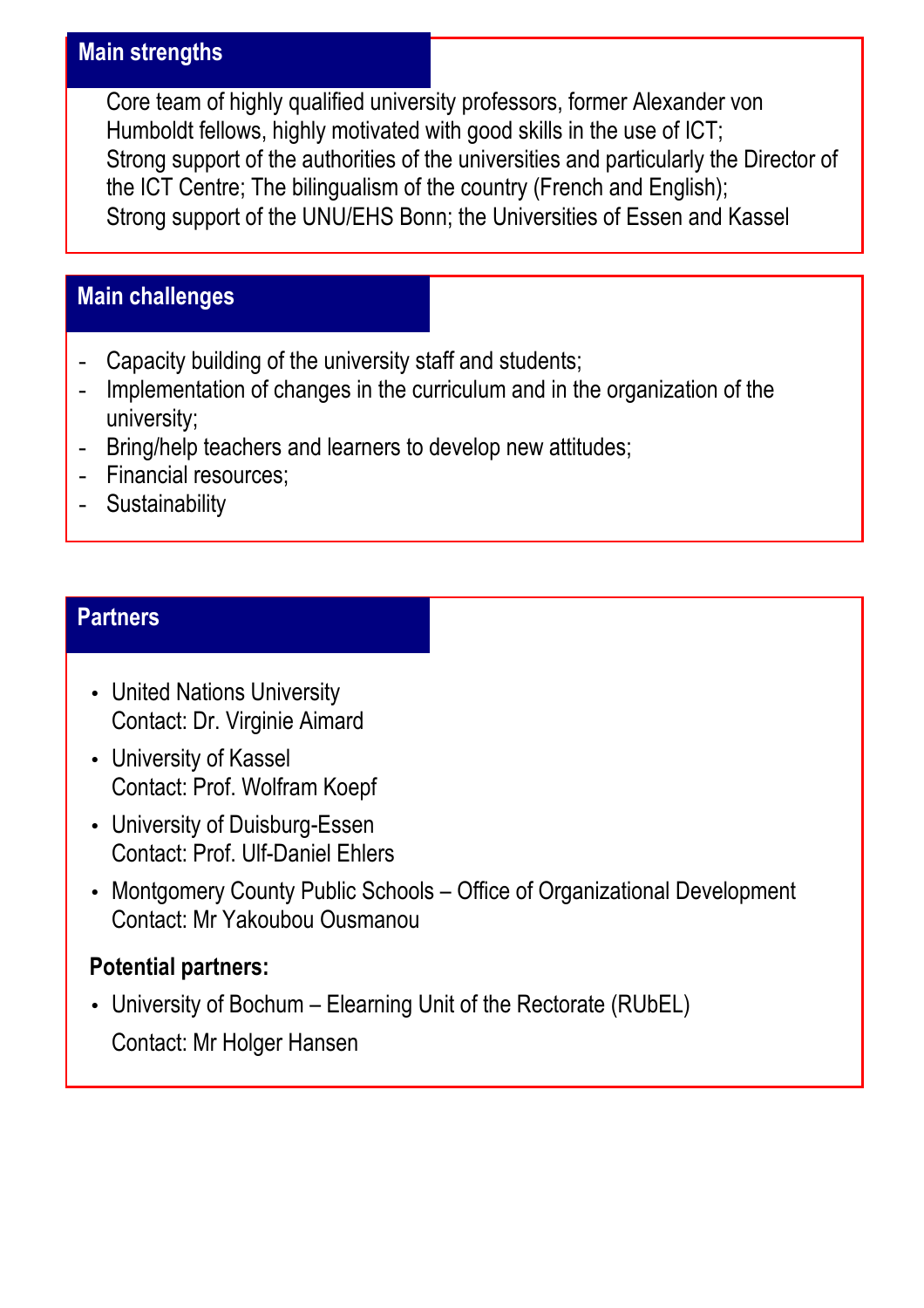